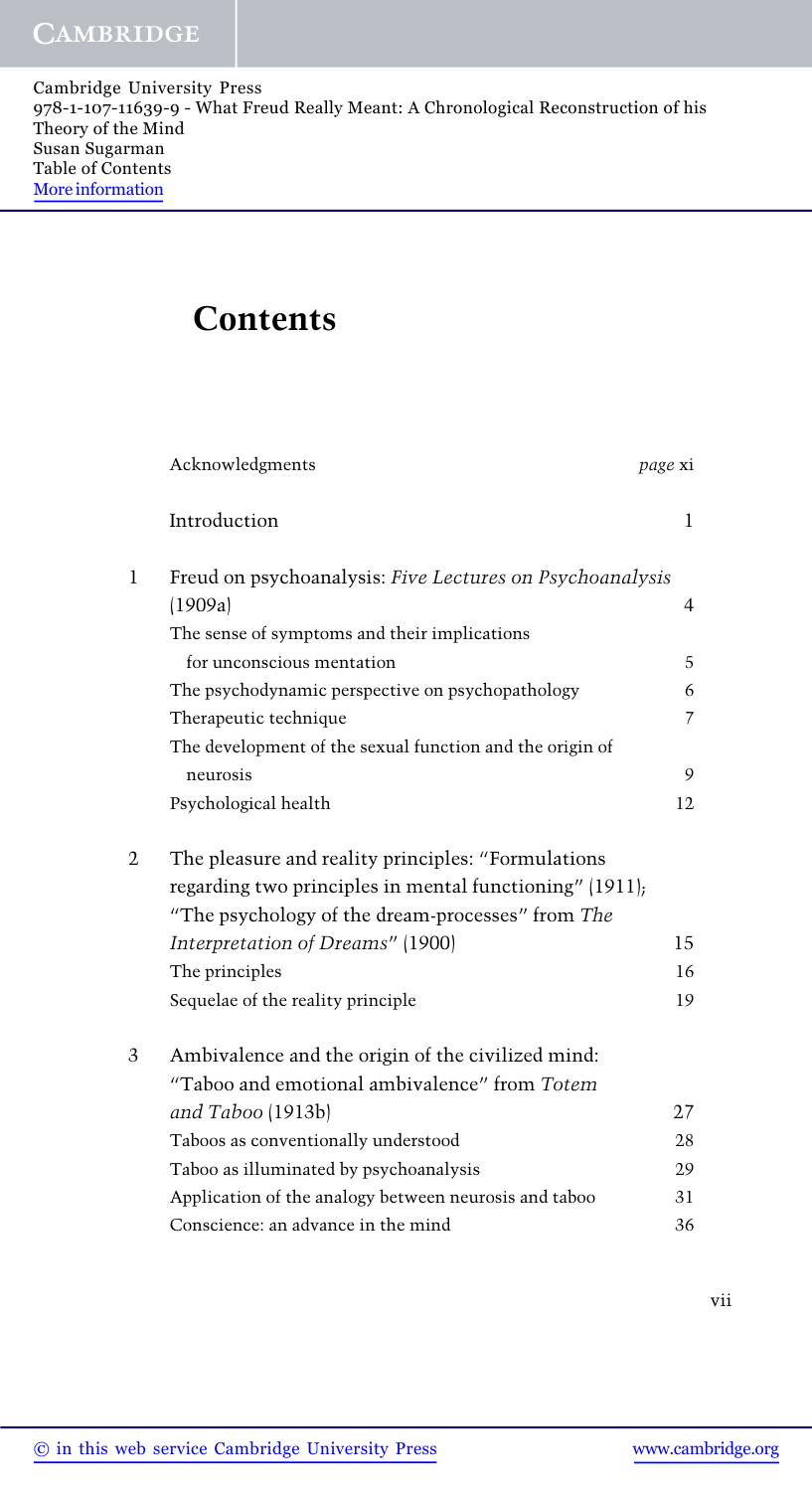| Cambridge University Press                                                         |
|------------------------------------------------------------------------------------|
| 978-1-107-11639-9 - What Freud Really Meant: A Chronological Reconstruction of his |
| Theory of the Mind                                                                 |
| Susan Sugarman                                                                     |
| Table of Contents                                                                  |
| More information                                                                   |
|                                                                                    |

## viii contents

| 4 | Narcissism as a stage in development: "On narcissism:   |    |
|---|---------------------------------------------------------|----|
|   | an introduction" (1914)                                 | 39 |
|   | Narcissism defined                                      | 40 |
|   | Three windows on narcissism                             | 42 |
|   | Narcissism and the "ego-ideal"                          | 43 |
|   | Narcissism and self-regard                              | 44 |
| 5 | The impetus to the mind: "Instincts and their           |    |
|   | vicissitudes" (1915a)                                   | 46 |
|   | Instinct defined                                        | 47 |
|   | The impact of instincts                                 | 49 |
|   | Types of instincts                                      | 50 |
|   | The vicissitudes of instincts                           | 51 |
| 6 | The possibility of repression: "Repression" (1915b);    |    |
|   | "Negation" (1925a)                                      | 62 |
|   | "Repression" (1915b)                                    | 63 |
|   | A conscious circumventing of repression: "Negation"     |    |
|   | (1925a)                                                 | 70 |
| 7 | The unconscious and the structure of the mind:          |    |
|   | "The unconscious" (1915c)                               | 73 |
|   | Justification for the unconscious                       | 74 |
|   | Two kinds of non-conscious mentation                    | 75 |
|   | Unconscious emotion                                     | 76 |
|   | The mechanics of repression                             | 78 |
|   | Distinguishing characteristics of the conscious         |    |
|   | and unconscious                                         | 80 |
|   | Points of contact between the conscious and unconscious | 84 |
| 8 | Beyond the pleasure principle: Beyond the Pleasure      |    |
|   | Principle (1920)                                        | 87 |
|   | The repetition compulsion                               | 88 |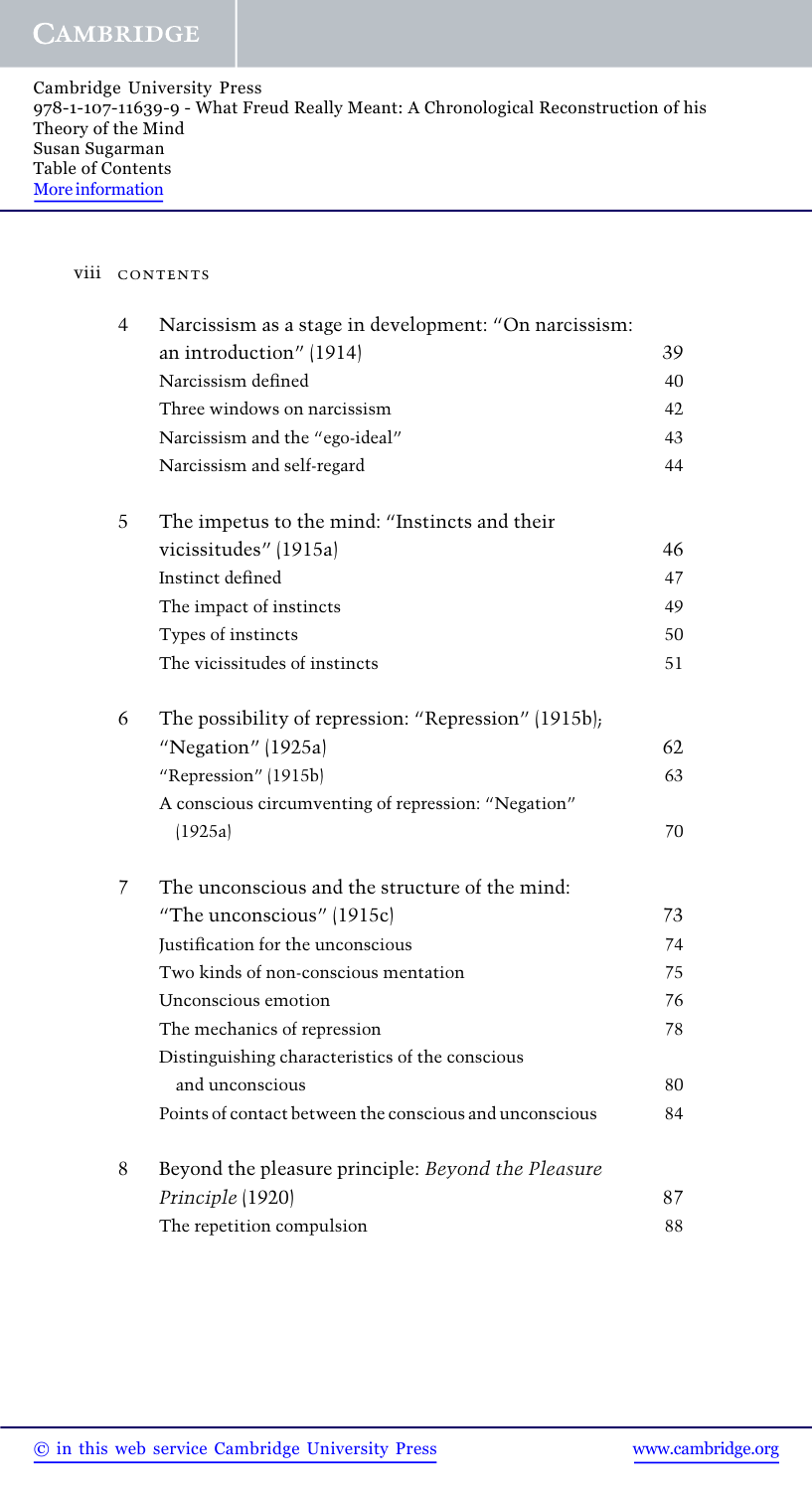| Cambridge University Press                                                         |
|------------------------------------------------------------------------------------|
| 978-1-107-11639-9 - What Freud Really Meant: A Chronological Reconstruction of his |
| Theory of the Mind                                                                 |
| Susan Sugarman                                                                     |
| Table of Contents                                                                  |
| More information                                                                   |
|                                                                                    |

## contents ix

|    | The genesis and dynamics of the repetition compulsion | 92  |
|----|-------------------------------------------------------|-----|
|    | The repetition compulsion and instinct                | 95  |
|    | The death instinct                                    | 97  |
|    | The life instincts                                    | 98  |
|    | The life and death instincts                          | 99  |
|    | Evidence of the death instinct                        | 101 |
|    | Passivity of the death instinct                       | 103 |
|    | The life and death instincts and the repetition       |     |
|    | compulsion                                            | 104 |
| 9  | A new architecture of the mind: The Ego and the Id    |     |
|    | (1923)                                                | 105 |
|    | A new structural taxonomy                             | 106 |
|    | Id and ego                                            | 107 |
|    | The superego                                          | 108 |
|    | The life and death instincts revisited                | 111 |
|    | The ego's interdependent relations                    | 114 |
| 10 | Pleasure revised: "An economic problem in masochism"  |     |
|    | (1924)                                                | 122 |
|    | The problem                                           | 122 |
|    | Pleasure                                              | 123 |
|    | Varieties of masochism                                | 124 |
|    | Aggression and masochism                              | 127 |
| 11 | Civilization, morality, and the pursuit of pleasure:  |     |
|    | Civilization and its Discontents (1930)               | 129 |
|    | The pursuit of happiness                              | 130 |
|    | Civilization and its demands on the psyche            | 132 |
|    | The origins and development of civilization           | 134 |
|    | The doctrine of universal love and the inclination    |     |
|    | to aggression                                         | 136 |
|    | Aggression and the theory of instincts                | 138 |